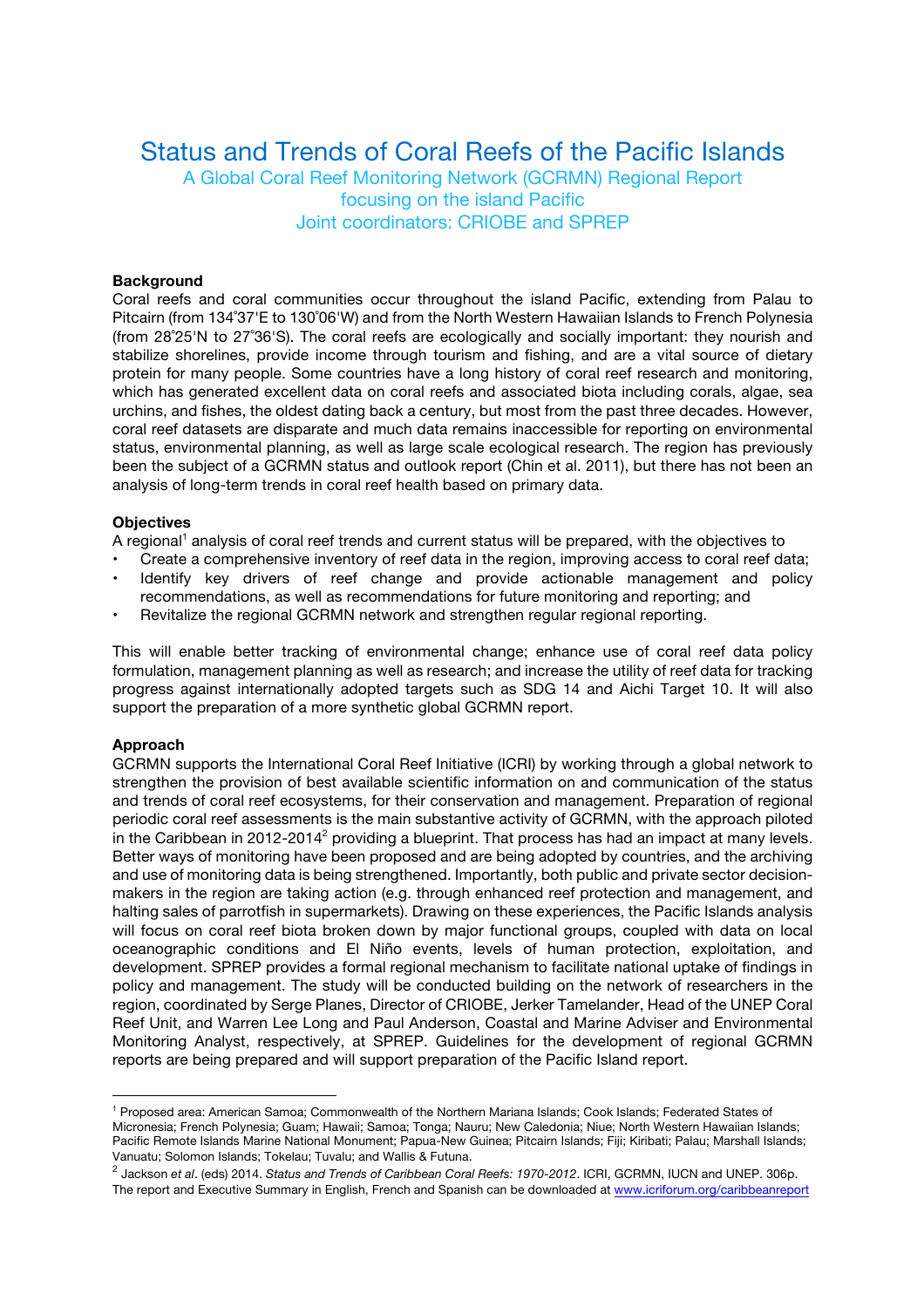### **Key activities and timeline**

| 1. | Compiling a complete bibliography of data from the region;                                                                                                 | October 2016*              |
|----|------------------------------------------------------------------------------------------------------------------------------------------------------------|----------------------------|
| 2. | Conducting a scientific workshop to review data, discuss and agree on regional<br>and national analyses and data management;                               | Mid-October 2016           |
| 3. | Collating data in a regional database hosted by a regional institution;                                                                                    | January 2017               |
| 4. | Data analysis and compilation of a draft executive summary and<br>recommendations, reviewed by partners;                                                   | <b>May 2017</b>            |
| 5. | International launch of executive summary at the UN SDG 14 Conference (New<br>York, 5-9 June 2017)                                                         | <b>Beginning June 2017</b> |
| 6. | Full draft report reviewed by partners:                                                                                                                    | September 2017             |
| 7. | Publication of the report;                                                                                                                                 | October 2017               |
| 8. | Conducting a workshop to strengthen the regional network for monitoring and<br>reporting and to foster greater harmonization of future monitoring efforts. | TBD                        |

\* Data received later than November 2016 will not be included in the report analysis but can be included in the regional database.

#### **Outputs**

- A regional GCRMN report co-authored by all contributors, containing a regional synthesis, concise summaries for countries/territories, and actionable recommendations for management and policy, as well as recommendations on monitoring indicators and methods in the region;
- A comprehensive database of coral reef data in the region;
- Communication products including press release, materials for press conferences as well as briefing sessions for policy makers;
- Scientific publication(s) including an overview/synthesis paper;

## **Policy and management relevance**

The report is expected to generate a number of recommendations for coastal and marine policy and management, that can be pursued at the regional level through SPREP and other regional networks, as well as nationally and sub-nationally by governments and other entities. Specifically, policy and management application of report findings is envisaged in the following areas:

- Biodiversity conservation: recommendations regarding marine protected area (MPA) network policies as well as to support siting and sizing of MPAs will be provided;
- Fisheries: fish species or areas that warrant particular management efforts can be identified;
- Coastal planning and development: recommendations on coastal development, including tourism development, as well as other land-use may also be possible, to be pursued through sectoral interventions or cross-sectoral processes at any level (e.g. marine spatial planning);
- Climate change: Recommendations for coastal adaptation planning including ecosystem-based adaptation will be provided, based on historical trends and projected climate change impacts;
- Assessment and research: The work also has direct implications for research, monitoring and assessment for management, including by generating recommendations on indicators and methods for coral reef monitoring for use e.g. in national and regional state of the environment reporting, Drivers-Pressures-State-Impacts-Responses (DPSIR) analyses, Environmental Impact Assessments (EIA), Strategic Environmental Assessments (SEA) etc.

#### **Partners**

Collaboration is requested from individuals and institutions, including provision of raw data on coral reefs in the region and other in-kind support towards the process. In addition to coordinating partners (SPREP, CRIOBE, UNEP and ICRI (co-chaired by France and Madagascar)), a broad range of national agencies, academic institutions and NGOs from around the Pacific are participating in the initiative.